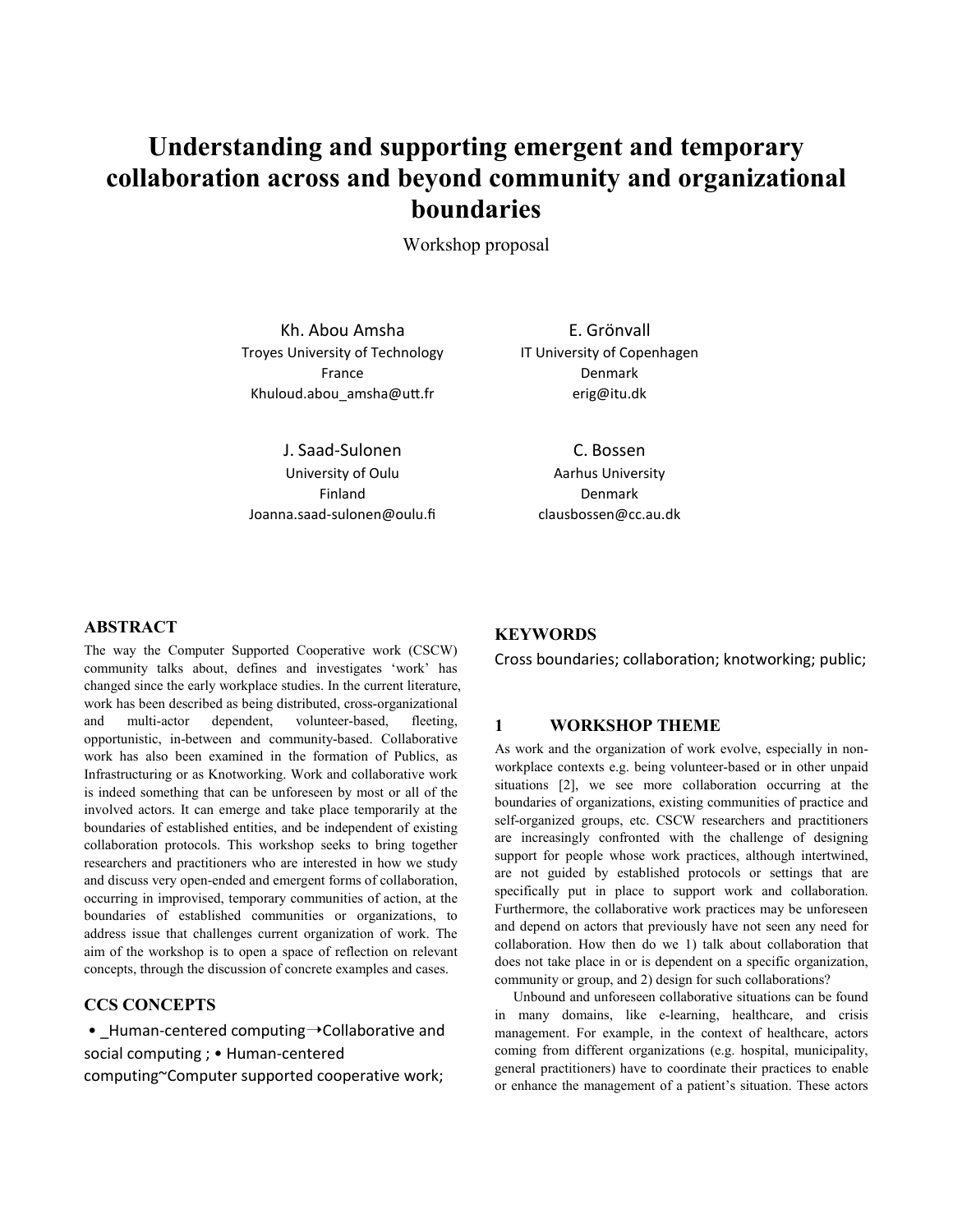have to *improvise* ways of coordinating their work across organizational and other boundaries. Additionally, each patient represents a new case that requires different arrangement with different actors. Many care and healthcare scenarios also depends on informal actors, such as family members and volunteers, and actors that see their business or core activity to be something very different than being a collaborative part in care work, such as taxi organizations and their drivers, and this further complicates the collaborative effort [4]. In such cross-organizational and multiactor collaborative scenarios and contexts it can be useful to support potential collaborations between indeterminate actors. The challenge is how to design for such future collaboration that might emerge out of a new or isolated need to solve an issue at hand. Also, are existing terms, such as a Community, Organization or Group suitable to describe the collaborative entities in such situations? We might have to consider rethinking the way we understand collaboration, the actors and contexts involved, and the methods we use to design for such contexts.

For this workshop, we are interested in concepts that can help researchers to identify and account for emergent, temporary, and improvised collaborative practices. These collaborations emerge at the boundary of more established collaborative work settings and practices, like informal care of an older adult referred to professionals and municipality-organized home-care work. Thus, taking the above aspects of collaboration in consideration, we need concepts that describe the dynamic arrangements between fleeting and recurrently changing actors throughout a collaborative process. Engeström and colleagues have proposed the term "Knotworking" [5] to describe a cross-boundary way of organizing work and collaboration. In Knotworking, collaboration occurs in episodes depending on the requirement of the current situation. People involved in a Knotworking processes create and take part in improvised collaboration groups — called knots that gather otherwise loosely connected actors. We consider Knotworking as a good candidate to describe how the groups emerge on the borders. However, we need more details on how collaboration actually occurs to help CSCW researchers and practitioners in designing support for the actors involved in a Knotworking process [1].

There are also other candidate concepts that can help us better understand these collaborations. For example, Zacklad proposes the term "communities of action" to describe entities that form around collaboration across the boundaries of established communities [8]. Communities of action are thus *" … small groups which actively and thus to some extent rationally pursue explicit goals while relying on a tightly woven fabric of relationships to promote mutual sympathy and the mimetic learning that is assumed to characterize primary groups and communities of practice"* [6:193]. Similarly, Le Dantec and DiSalvo's application of Dewey's concept of Publics in their work on the formation of publics, also brings forward the emergence of groups of people around a shared issue of concern. They discuss the formation of publics as an ad-hoc way of participation where a common goal is to be achieved through Infrastructuring and Attachments [4]. In many ways, Publics may seem similar to the above description of emergent collaborations. However, we see that collaborative work can be ongoing while the involved actors may change over time compared with the formation of Publics and attachments that may be more fleeting and exists only for a brief moment of time.

There are also studies that focus on how collaboration occurs across organizational or established community boundaries through the objects/artifacts that travel across the communities/social worlds to facilitate the collaboration. This is what Star and Griesemer identified as boundary objects [7]. More recently, we can see more work promoting for Infrastructuring to support collaboration across the boundaries [6, 3]. The question remains how to support emergent collaboration, if people involved were not able to develop boundaries objects neither share a basic infrastructure.

Furthermore, we are interested in the methods that integrate all the concerned actors in the design process. In other words, how we design to promote, and even enable, the initiating of new collaborations.

In this workshop, we propose to open the discussion on how to research and design for the kinds of emergent, temporary collaborations across established community and organizational boundaries, and the people who participate in it. We can see this type of collaboration attempts between people that have intertwined practices. These collaborations often start in an improvised manner; at the boundaries of established communities or organizations, to address an issue that challenges current organization of work. People's participation in these collaborations is fleeting, and opportunistic. People have a pragmatic approach to collaborating; they do not always share a common objective. We will try to address the question of whether the concepts related to communities, such as communities of action and publics, or collaborative work, such as Knotworking, help us? We will discuss and reflect on these concepts as well as other promising ones brought in by the participants. In addition to concepts, we will also discuss methods that enable the understanding of intertwined collaborative practices across community and organizational boundaries, and how to design to support them.

# **2 WORKSHOP OBJECTIVES**

The objectives of the workshop are twofold:

**Contributions to the body of knowledge:** to further characterize the phenomena of collaboration across the boundaries; to identify existing collaboration practices and to reflect upon them; to discuss the potential contribution of emergent theories/concepts.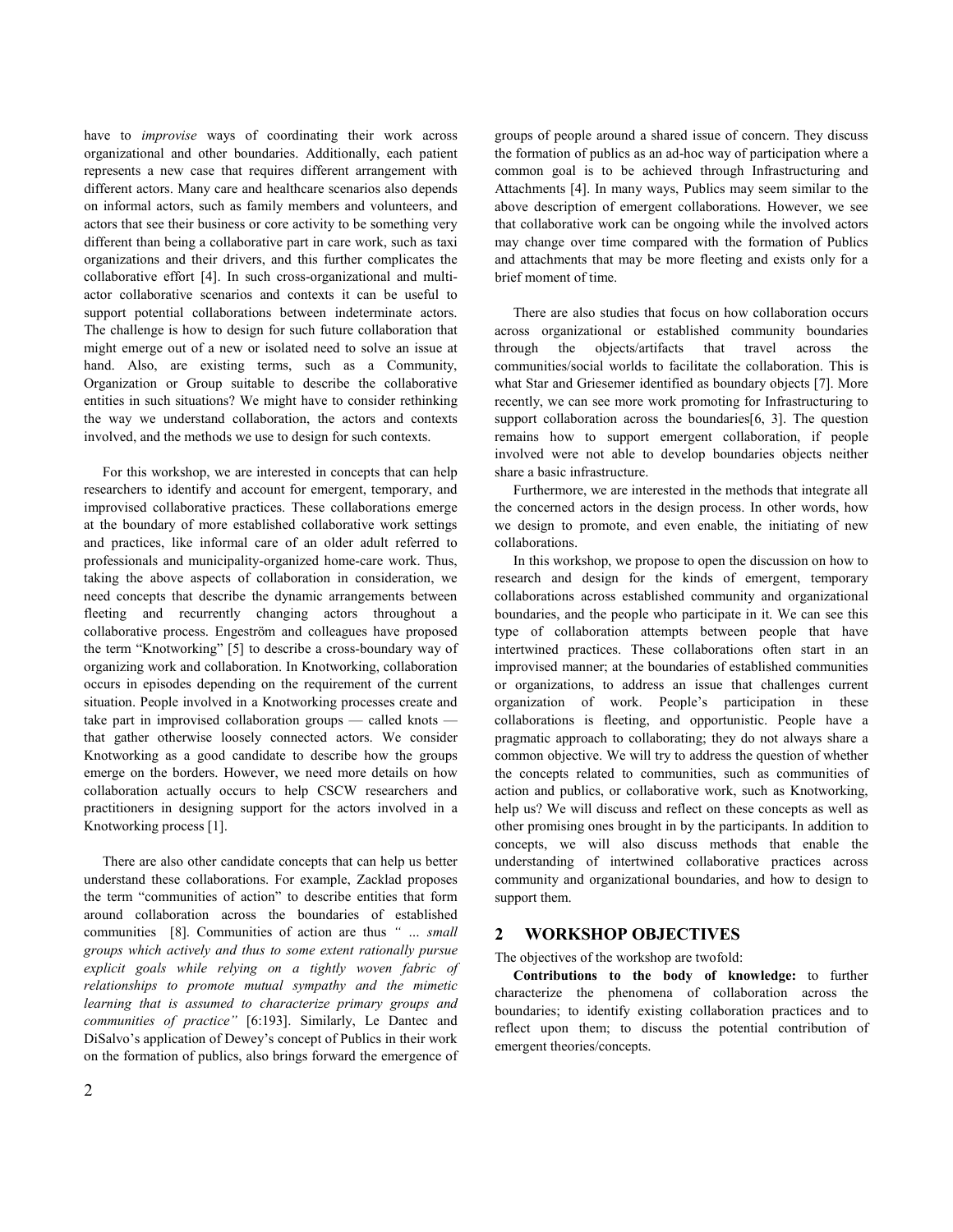**Methodological**: to create and to disseminate a set of guidelines/best practices for conducting research in settings where collaboration involves diverse and heterogeneous actors (coming from different organizations, communities, etc.) that may be changing over time and that may not even see themselves as members of a community at the time of the design or when they collaborate.

In order to work towards these goals at the workshop, we invite participants and contributions that can inform a discussion on the following topics and questions:

- How to create a better understanding of collaboration across boundaries?
- What are conceptual links between existing concepts e.g. Knotworking, Publics and Communities of action; what are their similarities and differences?
- Do the notions of Knotworking, Publics and Communities of action provide sufficient tools to better understand and ultimately design for emergent and temporary collaborations across established communities? What other concepts could be useful?
- How do we use the existing concepts mentioned above in our design work?
- How to identify potential stakeholders that might be involved in cross boundaries collaboration?
- How to design for future use, and if needed 'design-after-design'?
- What can we learn from successful and unsuccessful projects in cross boundaries settings?

# **3 WORKSHOP DESCRIPTION**

#### **3.1 Call for Participation**

The workshop's call for participation will be announced on a variety of mailing lists (e.g., from CHI and CSCW communities) and on social media. For advertising the workshop and distributing related material (program, submissions, outcomes, etc.), a website will be created and maintained on-line before, during, and after the workshop. The invitation to participate will be extended to both researchers and practitioners belonging to various backgrounds and communities. Prospective participants will be required to submit a 2–4 pages position paper or personal narratives addressing the general theme of the workshop. These may include detailed ethnographic accounts or new perspectives.

**Position papers:** scholarly works, theoretical, conceptual, or empirical, which address the theme of the workshop. Authors of accepted position papers will present in the workshop sessions

(presentation or poster). Submissions in this category must have a maximum length of 4 pages, including references.

**Personal narratives:** first-person accounts, which address the theme of the workshop in a subjective manner. Accepted personal narratives will be published on the workshop website and in archival materials, and may be drawn upon by participants during the workshop session. Authors of accepted personal narratives are welcome to participate in the workshop. Submissions in this category must have a maximum length of 2 pages.

#### **3.2 Workshop Format**

The full-day workshop will consist of five linked sessions (coffee break between sessions 2 and 3, lunch break planned between sessions 3 and 4):

Session 1 (am): organizers provide an introduction to the theme and topics of the workshop.

Session 2 (am) and Session 3 (am): position paper presentations by the participants (10–15 minutes each) with opportunity for (audience discussion/Q&A) (**10 participants Max**).

Session 4 (pm): This session will consist of small group (3–4 people) discussions. The participants will discuss their ownpresented work (papers and posters) in the smaller groups - using a theme identified in the morning sessions. The organizers will pre-plan a set of discussion themes that will be updated to reflect emergent material from the morning sessions.

Session 5 (pm): In this session, each team will present an overview of their discussion to the whole group. The session will conclude with a reflective discussion followed by a summary of the insights that emerged during the workshop.

We require space for 10–15 participants, with re-configurable seating (to support the break-out discussions). The workshop will also require a projector, space for the participants' posters and Internet connectivity. The organizers will identify any additional requirements needed to accommodate specific participations as they emerge.

### **3.3 Outreach and Selection Process**

Materials for the workshop will be hosted on a workshop website through which advertising, submission, distribution of reading material and organization will be handled. Archival material from the workshop will also be hosted on the website.

The workshop organizers will review the position papers and select 10-15 papers based on degree of originality and potential to stimulate discussion.

## **3.4 Post-Workshop Dissemination**

We intend to disseminate the workshop outcomes on the workshop website. That is in addition to the possibility to publish a special issue of IRSI (International Reports of Socio-Informatics) or another HCI- or CSCW-related journal on the theme of the workshop, as well as any other possible dissemination option discussed with participants at the conclusion of the workshop.